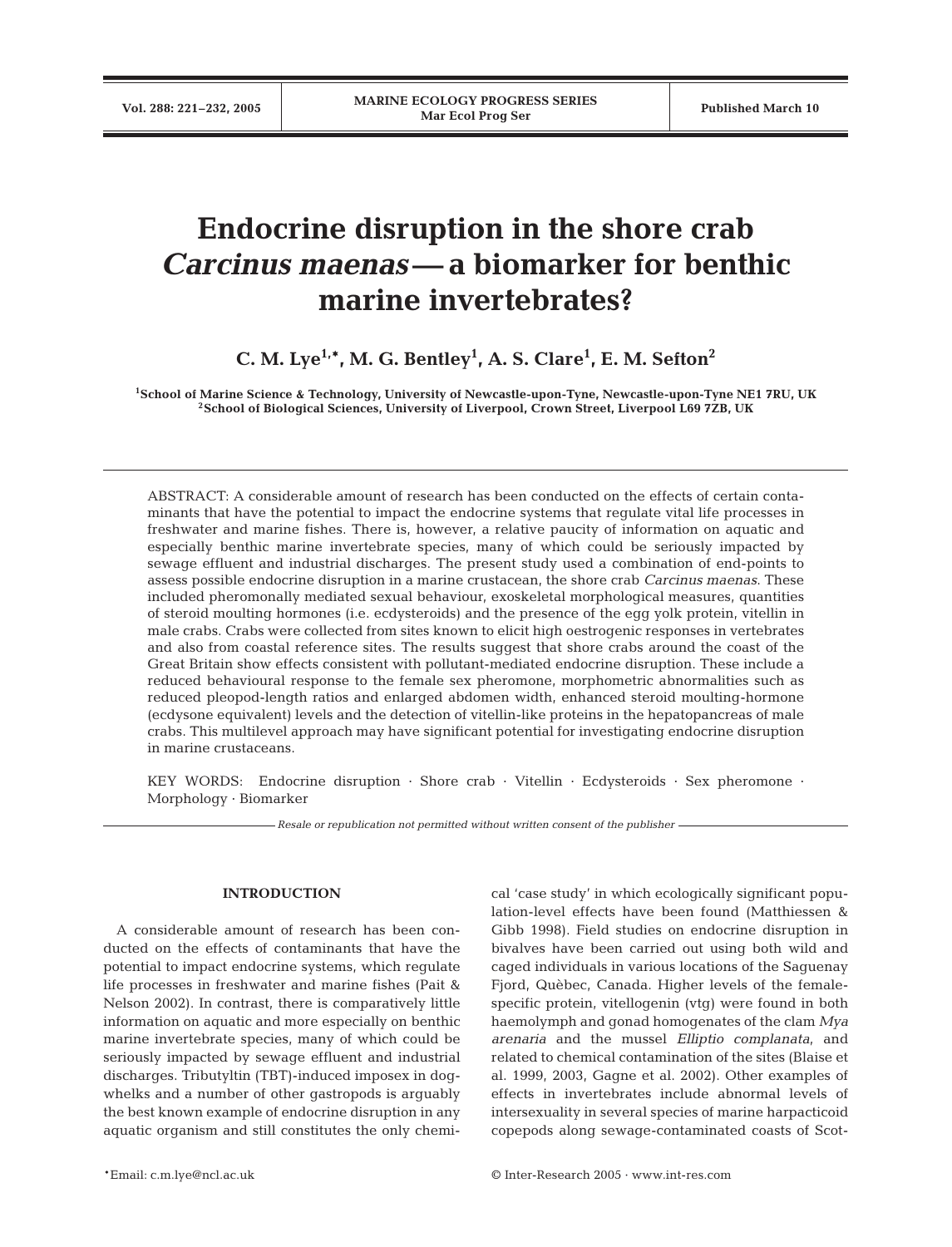land (Moore & Stevenson 1991, 1994), the occurrence of intersex in a population of lobsters exposed to sewage effluent (Sangalang & Jones 1997), masculinisation of freshwater copepod species in North American lakes (Sillett & Stemberger 1998) and the presence of dual-gender imposex in freshwater crabs inhabiting Japanese TBT-uncontaminated mountain streams (Takahashi et al. 2000). Gross et al. (2001) reported that high numbers of females displayed abnormal vitellogenic oocytes and a reduced male/female size differential in amphipods *(Gammarus pulex)* found below sewage treatment works known to contain endocrine-disrupting chemicals in their effluent.

Investigations into endocrine disruption in invertebrates have mainly focused on the potential influence of vertebrate-type hormones (e.g. oestrogens) and their analogues. There is little direct evidence that natural and anthropogenic compounds, which are capable of modifying endocrine control in vertebrates, have similar effects on invertebrates such as crustaceans (Breitholtz & Bengtsson 2001). For example, the endocrine processes associated with vitellogenesis in crustaceans are not influenced by environmental contaminants in the same way as in fishes. Thus, neither vtg nor its corresponding egg yolk protein vitellin (vt) was detected in the haemolymph of male crabs, *Carcinus maenas* or in brown shrimp *Crangon crangon* collected from several UK estuaries as part of a national sampling programme (Allen et al. 2002). In addition, laboratory exposure of crabs to known oestrogens (diethylstilbestrol, nonylphenol) failed to elicit a similar response in male crabs to that previously demonstrated in fishes (Allen et al. 2002). It is also clear that oestrogens do not have any affinity for the ecdysteroid receptor, at least not *in vitro* (Ponds et al. 2002). Thus, work to date suggests that aquatic crustaceans are relatively insensitive to endocrine-disrupting effects of oestrogens. An exception is the nauplii of the barnacle *Balanus amphitrite*, which respond to low levels of xeno-oestrogen and oestrogen exposure (0.01 to 1.0 µg l<sup>-1</sup> 4-nonylphenol (4-NP) and 1.0 μg l<sup>-1</sup> 17β-oestradiol) by elevation of cypris major protein (Billinghurst et al. 2000), a vitellin-like protein (Shimizu et al. 1996). A range of hormones which regulate various phenomena in crustaceans have, however, been shown to be affected by environmental contaminants (see review by Fingerman et al. 1998).

The present study uses a combination of end-points to assess possible endocrine disruption in a marine crustacean, the shore crab *Carcinus maenas*. These included (1) pheromone-mediated sexual behaviour, (2) exoskeletal morphological measures, (3) quantities of steroid moulting hormones (i.e. ecdysteroids) and (4) the presence of vt in the hepatopancreas of male crabs. The shore crab was chosen as it inhabits both benthic communities of estuaries, a habitat often susceptible to contamination from anthropogenic sources, and open coastlines. Amongst a number of invertebrate species representative of different trophic levels, the shore crab has also been identified as the organism most sensitive to anthropogenic contamination (Galloway et al. 2004). In addition, crustaceans have been shown to be particularly susceptible to insecticides that target arthropod endocrine systems (Oberdörster & Cheek 2000).

# **MATERIALS AND METHODS**

**Collection and maintenance of crabs.** Intermoult *Carcinus maenas* (n = 250) were collected by trawl from May to July 2003 at 2 sites where effects of exposure to oestrogenic contamination have been observed in fishes, the Tyne estuary downstream of Howdon sewage treatment works and the Tees estuary, Dabholm Gut (Lye et al. 1997, Allen et al. 1999), and 2 'non-contaminated' coastal sites, Newton-by-the-Sea and Ross Sand, Lindisfarne, in NE England. The Tamar estuary, SW England, was sampled as an additional contaminated site. The sexes were separated and held in tanks with a seawater flow-through system. The crabs were allowed an acclimatisation period of 7 d and separated for 3 h prior to any behavioural experiment. The muscle tissue of white fishes was fed to the crabs twice a week.

**Bioassay.** Behavioural assays (n = 1024) were carried out on 128 intermoult crabs as described by Hardege et al. (2002). All assays were carried out in triplicate except for the negative controls, which were carried out in duplicate. Briefly, assays were undertaken in glass tanks holding 25 l of filtered seawater at ambient temperature. The bioassay procedure involved a stone being dipped into pre-copula female-conditioned seawater (harvested from pre-copula females separated from their guardian male) and introduced into a tank containing an intermoult male. The response of male crabs to female sex-pheromone exposure varied and was graded according to its intensity (Grades 1 to 5: Table 1). A positive bioassay result required a specific stereotyped behavioural response in which the assay male grasped the pheromone-treated stone (the socalled pseudofemale) and tested the hardness of the cuticle with its chelipeds (Grades 4 and 5). An intermediate bioassay result required the selected assay male to rise to tiptoe posture and move towards the pheromone-treated stone (Grades 2 and 3). No behavioural change was consequently required for a negative response (i.e. Grade 1). Negative (stones dipped into filtered seawater) and positive (pre-moulted females) controls were always used. Male crabs were used only once a day for behavioural assays.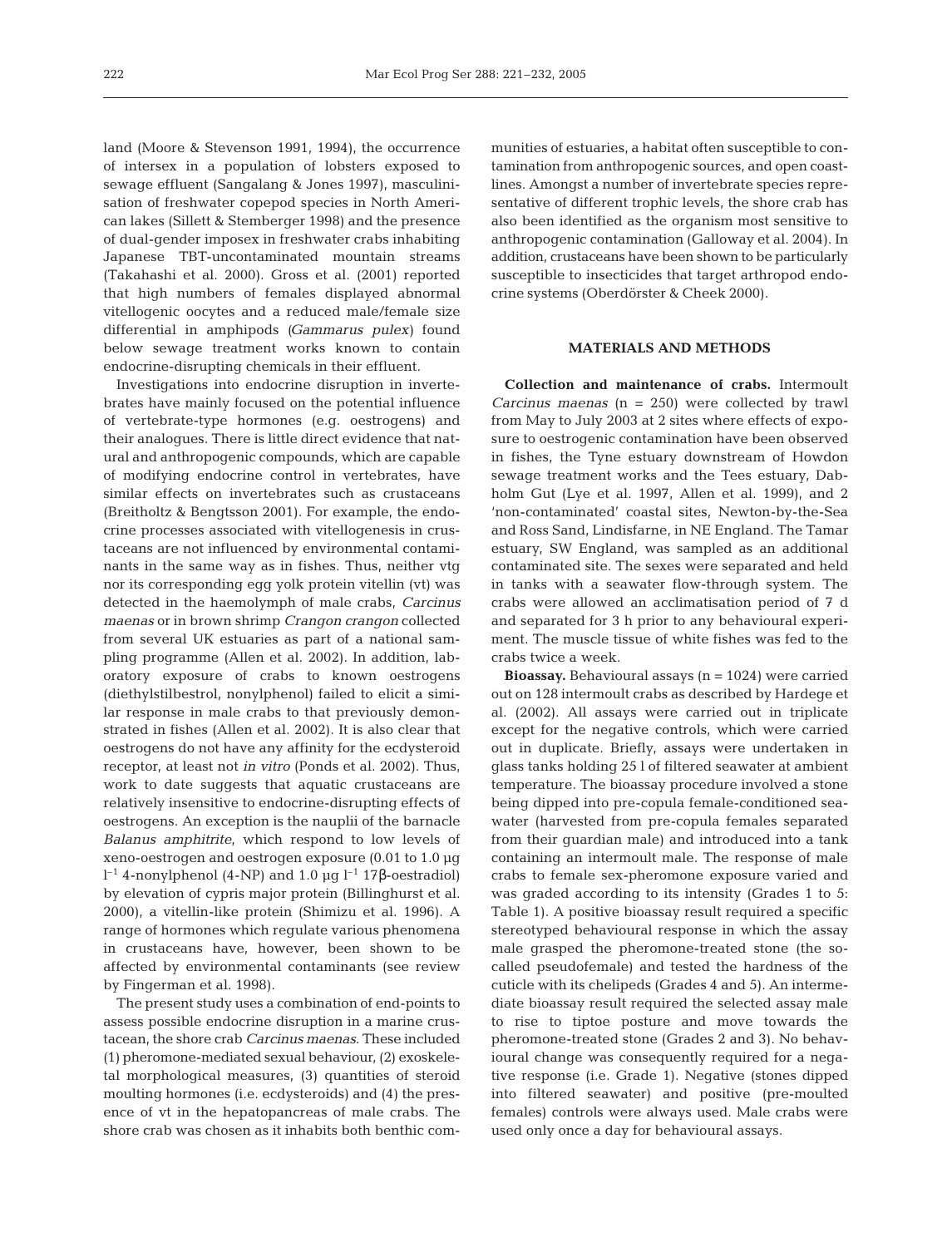**Morphometric analyses.** Morphometric analyses were performed with an image-analysis system (Matrox Imaging Codec for Windows 2000), and a digital image was recorded for each crab. In *Carcinus maenas* the parasitic barnacle *Sacculina carcini* induces broadening of the abdomen, a typical secondary sex characteristic of the female, most probably via an effect on the endogenous endocrine system of the crab (Høeg 1995). These characteristics have recently been indicated in non-parasitised *C. maenas*, both female and male, from oestrogen-contaminated waters (Bentley pers. comm.). Morphometric analyses therefore focused on secondary sexual characteristics including claw depth, pleopod height, abdomen dimensions and carapace width. As it was difficult to obtain crabs of a standard size from each site, morphological data were compared after generating a ratio for each measurement to carapace width. Approximately 250 shore crabs, (carapace width >30 mm, collected from the various sites) were examined.

**Identification and quantification of ecdysteroids.** Samples of haemolymph taken with a 1 ml syringe from intermoult males  $(n = 40, from both contain$ nated and reference sites), were prepared by adding 100% ethanol to precipitate protein. Samples were incubated at 4°C for 18 h and then centrifuged at  $2000 \times g$  for 20 min at 4<sup>o</sup>C. The supernatant was removed and evaporated to dryness. Samples were purified by solid-phase extraction using Varian-Bond-Elut LRC-C18, 500 mg C<sub>18</sub>Sep-Pak cartridges. The crude extract residue was resuspended in 4 ml

Table 1. *Carcinus maenas*. Grading of behavioural responses of intermoult male shore crabs upon exposure to female pheromone samples (Hardege et al. 2002)

| Grade          | Response                                                                                                                                                                                                                    |  |  |
|----------------|-----------------------------------------------------------------------------------------------------------------------------------------------------------------------------------------------------------------------------|--|--|
| 1              | No response: no behavioural change observed                                                                                                                                                                                 |  |  |
| $\mathfrak{D}$ | Rise to 'tip toe' posture: random-assay male raises<br>its body on extended pereiopods 2 to 4, and may<br>raise pereiopod 5 above and behind posterior of<br>its carapace                                                   |  |  |
| 3              | Searching behaviour: assay male engages in slow<br>forward-searching motion towards source of cue                                                                                                                           |  |  |
| 4              | Tactile investigation: on locating 'female-like<br>object', male engages in tactile examination using<br>chelipeds to inspect source of stimulus                                                                            |  |  |
| 5              | Adopting pairing stance: assay male covers<br>pseudo female, his ventral surface overlying dor-<br>sal surface of the pseudo female. Assay male uses<br>his ptereopods to clasp and support the pseudo<br>female from below |  |  |

10% (v/v) methanol, and applied to the cartridge. The  $C_{18}$ Sep-Pak cartridges were sequentially eluted with 6 ml of 10% methanol, 6 ml of 25% methanol, 10 ml of 60% methanol and 6 ml of 100% methanol. The free ecdysteroids were eluted in the  $60\%$  (v/v) methanol fraction and collected in silanised glass vials.

All radioimmunoassays (RIA) were carried out in triplicate and used ecdysone as standard, with bound and unbound [23,24-3 H] ecdysone (NEN Ltd) being separated by ammonium sulphate precipitation (Mendis et al. 1983). The antiserum employed was H-22 which was produced by immunisation with ecdysone 22-succinylthyroglobulin amide and shows greatest specificity towards the ecdysone nucleus (Warren & Gilbert 1986). A typical 50% binding occurred at about 125 pg of 25 deoxyecdysone, 150 pg of 3-dehydroecdysone, 175 pg of ecdysone, and 600 pg of 20-hydroxyecdysone (Chang & O'Connor 1979, E. S. Chang pers. comm.).

**Determination of vitellin by western blotting.** Tissue samples of *Carcinus maenas* extracts, including gonads, hepatopancreas and muscle tissue  $(n = 40)$ , were homogenised in Lysis buffer (see Chausson et al. 2004), sonicated and centrifuged at 15 000 rpm, for 15 min at 4°C. The supernatant was analysed by sodium dodecyl sulphate polyacrylamide gel-electrophoresis (SDS-PAGE). SDS-PAGE was generally performed using 7.5% polyacrylamide gels in an ATTO mini-gel electrophoresis system under reducing conditions (Laemmli 1970). After separation by SDS-PAGE, the proteins were electrotransferred to a flurotrans nitrocellulose membrane by soaking the gel in 10 mM 3-(cyclohexamino)-1-propanesulfonic acid transfer buffer using a Trans-Blot SD apparatus (Bio-Rad) (15 V, 60 min). For western blotting, the membranes were incubated in blocking buffer (5% skimmed milk in a Tris-buffered saline, TBS) for 1 h. After blocking, they were rinsed with TBS and incubated with a rabbit anti-*(Carcinus)* vt primary antibody isolated in our laboratory (Sanders 2004) (dilution 1:500) for 2 h. After extensive washing with TBS-Tween (TBS containing 0.05% Tween 20), the membranes were incubated with a horse radish peroxidase-conjugated goat anti-(rabbit IgG) secondary antibody for 1 h. The vt bands on the membrane were visualised by electrochemiluminescent immunoassay (Pollini et al. 1993).

**Statistical analyses.** The data were checked for normality and variance homogeneity. The mean behavioural response grade was compared between sites using Kruskal-Wallis tests  $(p < 0.05)$  and Mann-Whitney ANOVA. All other parameters were tested by ANOVA using the general linear model procedure in the Minitab Statistical Package (Zar 1984).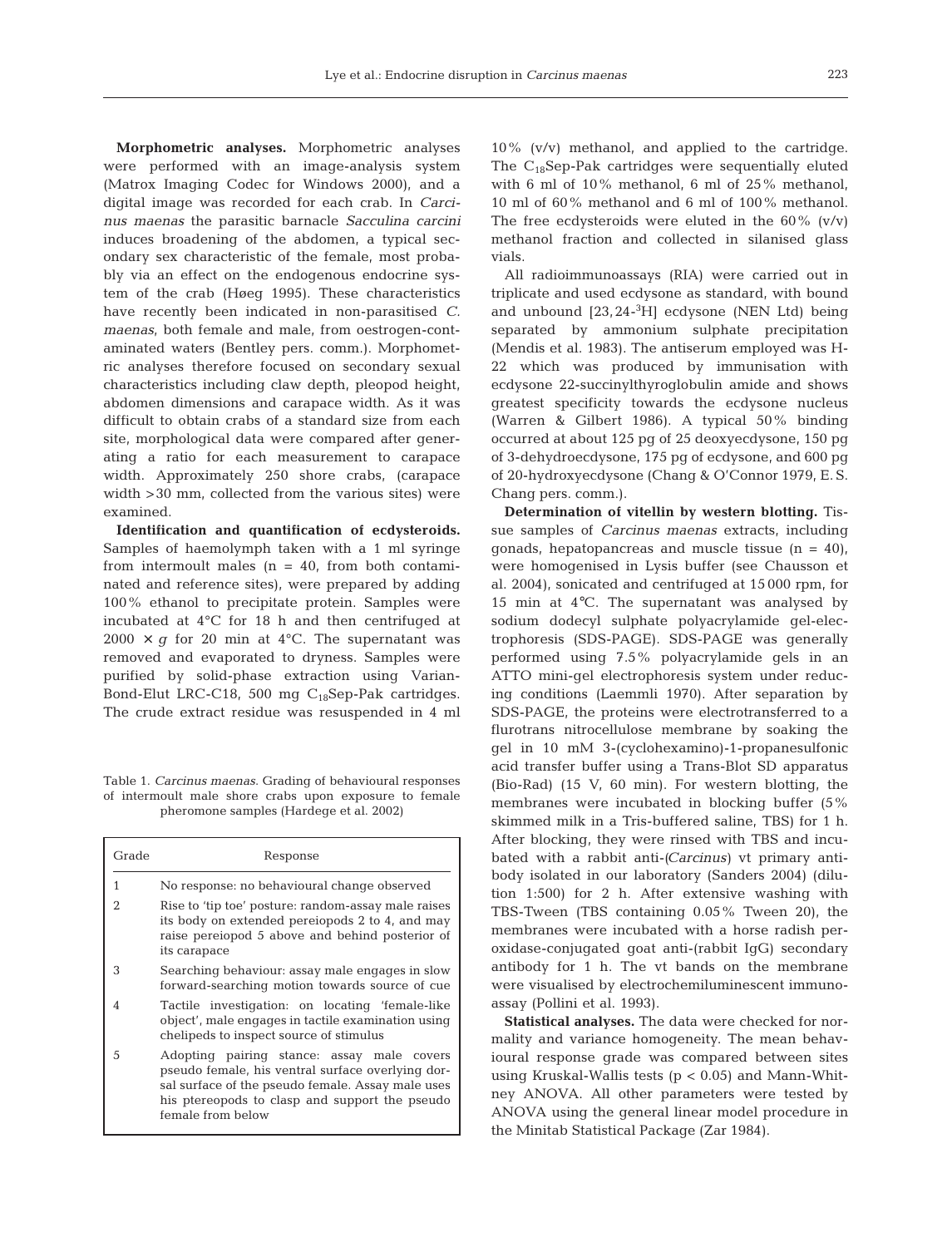

Fig. 1. *Carcinus maenas*. Pheromone-mediated behavioural response (mean  $\pm$  SE) of selected assay males to stones dipped into pre-copula female-conditioned seawater, to precopula females (positive control), and to stones dipped into fresh seawater (negative control)

## **RESULTS**

## **Sex pheromone communication**

A total of 1024 bioassays were carried out (Table 2). As no significant difference could be detected between the 2 contaminated sites or between the 2 reference sites (Mann-Whitney ANOVA,  $p > 0.05$ ), the data were pooled. Fig. 1 compares the mean behavioural response grade of males from the contaminated sites to that of males from the reference sites. The results reveal a significant difference between the mean response grade of male crabs from the contaminated sites and that of males from the coastal reference sites (Mann-Whitney ANOVA,  $p < 0.05$ ), with male crabs from the Tyne and Tees showing a significantly reduced response compared to crabs from the coastal reference sites. The same pattern was prevalent in the response of male crabs to pre-copula females (positive control) (Mann-Whitney ANOVA, p < 0.05). None of the sites showed significant difference between the response of males exposed to female-conditioned water and to pre-copula females (Mann-Whitney ANOVA,  $p < 0.05$ , whereas male crabs from both sites differed significantly in their response to female-conditioned water and to fresh seawater (negative control) (Mann-Whitney ANOVA, p < 0.05).

#### **Exoskeletal morphological measures**

Crabs from the 2 contaminated sites had significantly smaller (ANOVA,  $p < 0.001$ ) right and left pleopod-length ratios than those from the 2 reference

(Fig. 2). Ross Sand crabs also had smaller (ANOVA, p < 0.05) pleopod-length ratios than Newton-by-the-Sea crabs. The Tees crabs had a significantly larger abdomen-width ratio than crabs from all other sites  $(ANOVA, p < 0.05)$ , whereas Ross Sand crabs had a significantly smaller abdominal area than crabs from all other sites (ANOVA,  $p < 0.001$ ). No obvious pattern was discernible from the morphometric measurements of claw depth.

## **Ecdysteroids levels**

The amounts of free ecdysteroids detected in the haemolymph samples by RIA with the H-22 antiserum are shown in Fig. 3. It was decided to analyse the free ecdysteroids collectively, as separating the different ecdysone compounds would have required all samples to be subjected to high-performance liquid chromatography (HPLC) followed by RIA of multiple fractions. This would have significantly restricted the number of crabs that could efficiently be analysed. The standard

Table 2. *Carcinus maenas.* Graded response (mean ± SE) of intermoult males exposed to stones dipped into female-conditioned seawater to pre-copula females (positive control) and to stones dipped into fresh seawater (negative control). Grades are as in Table 1

| Sampling<br>site                | No.<br>crabs | No.<br>bioassays | Avg. response<br>qrade |  |  |  |
|---------------------------------|--------------|------------------|------------------------|--|--|--|
| <b>Female-conditioned water</b> |              |                  |                        |  |  |  |
| Newton                          | 20           | 60               | $3.5 \pm 0.18$         |  |  |  |
| Ross Sand                       | 26           | 78               | $3.4 \pm 0.13$         |  |  |  |
| Tyne                            | 42           | 126              | $2.6 \pm 0.12$         |  |  |  |
| <b>Tees</b>                     | 40           | 120              | $2.8 \pm 0.13$         |  |  |  |
| <b>Positive control</b>         |              |                  |                        |  |  |  |
| Newton                          | 20           | 60               | $3.9 \pm 0.16$         |  |  |  |
| Ross Sand                       | 26           | 78               | $3.5 \pm 0.15$         |  |  |  |
| Tyne                            | 42           | 126              | $2.9 \pm 0.13$         |  |  |  |
| Tees                            | 40           | 120              | $2.9 \pm 0.13$         |  |  |  |
| Negative control                |              |                  |                        |  |  |  |
| Newton                          | 20           | 40               | $1.4 \pm 0.13$         |  |  |  |
| Ross Sand                       | 26           | 52               | $1.3 \pm 0.1$          |  |  |  |
| Tyne                            | 42           | 84               | $1.3 \pm 0.08$         |  |  |  |
| <b>Tees</b>                     | 40           | 80               | $1.4 \pm 0.09$         |  |  |  |

Table 3. *Carcinus maenas.* Average amount of ecdysone titres  $(nq \text{ ml}^{-1})$  haemolymph) in intermoult-stage males collected from different sites. Values (mean ± SE) ecdysone equivalents

| <b>Site</b> | Avq. ecdysone titre |  |
|-------------|---------------------|--|
| Lindisfarne | $4.1 \pm 2.4$       |  |
| Tyne        | $9.9 \pm 5.1$       |  |
| Tamar       | $10.5 \pm 3.8$      |  |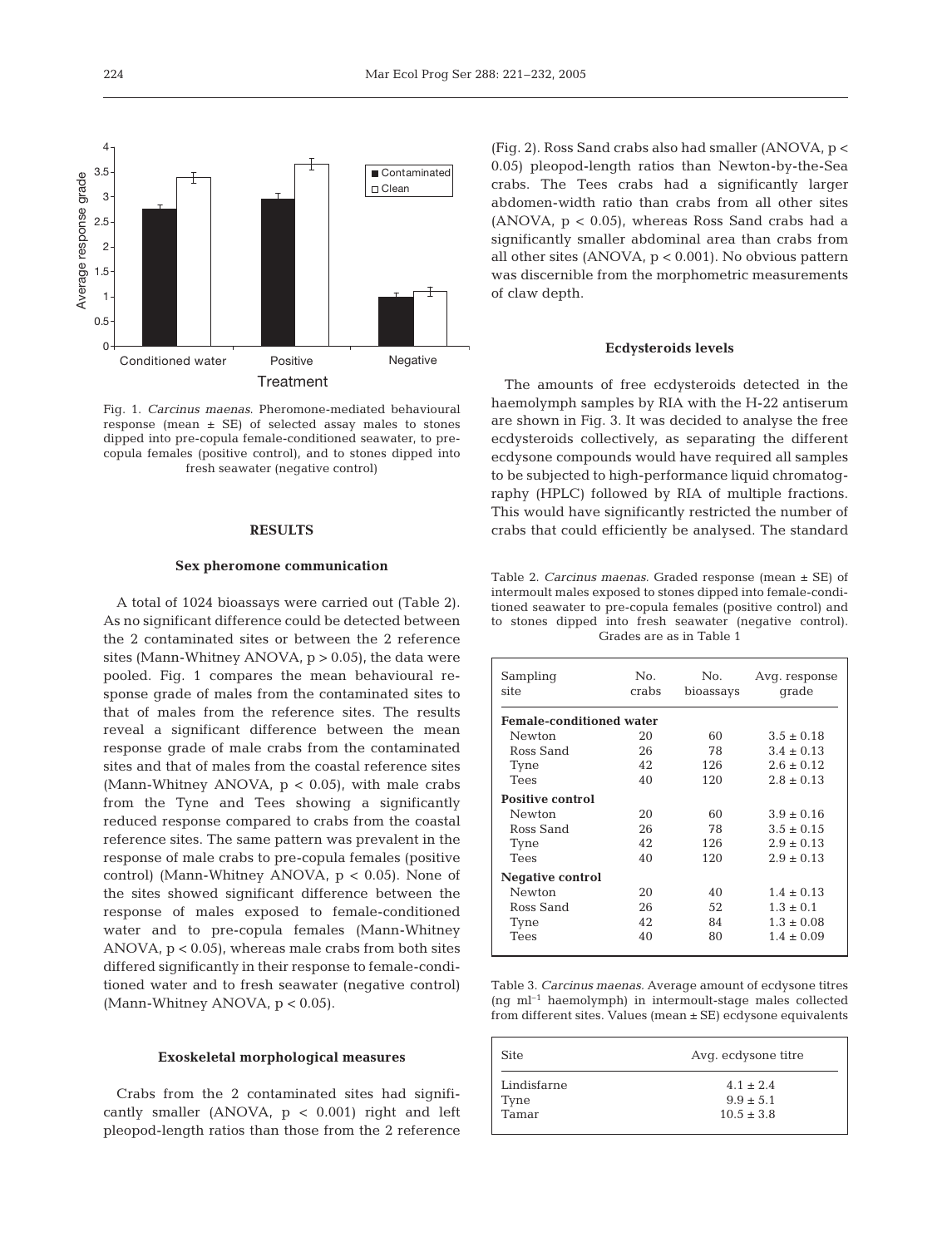

Fig. 2. *Carcinus maenas*. Comparison of morphometric data (mean ± SE) in male shore crabs sampled from contaminated and references sites. ab: abdomen; pleo: pleopod



Fig. 3. *Carcinus maenas*. Quantification of free ecdysteroids extracted from haemolymph samples of males from different sites, determined by radioimmunoassay of extracts with H-22 antiserum. Values (mean ± SE) are ecdysone equivalents  $(ng \text{ ml}^{-1} \text{haemolymph})$ 

unlabelled ligand was ecdysone. Thus, RIA activity was expressed in ecdysone equivalents (ng  $ml^{-1}$ ) haemolymph). In reality the change in ecdysone equivalents between contaminated and reference sites probably represents a change in a mixture of ecdysteroids including ecdysone and 20-hydroxy-ecdysone.

As no significant difference could be detected between the contaminated sites (Tyne and Tamar: Table 3) (Mann-Whitney ANOVA,  $p > 0.05$ ), the data for these sites were pooled. The results in Fig. 3 indicate that levels of ecdysone equivalents are significantly higher in intermoult stage crabs from contaminated sites than in those from the reference site  $(ANOVA, p < 0.05)$ .

#### **Vitellin analyses**

A limited number of *Carcinus maenas* extracts (n = 40), including hepatopancreas, gonads and purified vt standard, were subjected to western blotting, following SDS-PAGE with antibody raised against vt purified from *C. maenas* ovaries (Sanders 2004). As shown in Fig. 4A, female-specific protein was detectable by western blotting using antibodies to *Carcinus maenas* vt. There was no discernible cross-reactivity between the polyclonal antisera against vt used in this study and the proteins present in the testis extract and juvenile ovarian extract (Fig. 4A, Lanes 2 to 5). This feature was used to validate the suitability of the present antiserum for investigating the presence of vt-like proteins in the hepatopancreas of male shore crab.

Western blotting revealed 3 dark bands of approximately 180, 100 (arrowed in Fig. 4A) and 90 kDa molecular mass (Lane 1). These bands coincided with similar bands in the female hepatopancreas sample (Lane 6). Other bands visible in the female hepatopancreas had molecular masses of 66, 80 and 130 kDa. These could be additional subunits; 5 polypeptide subunits of approximately 170, 102, 88, 76.7 and 72 kDa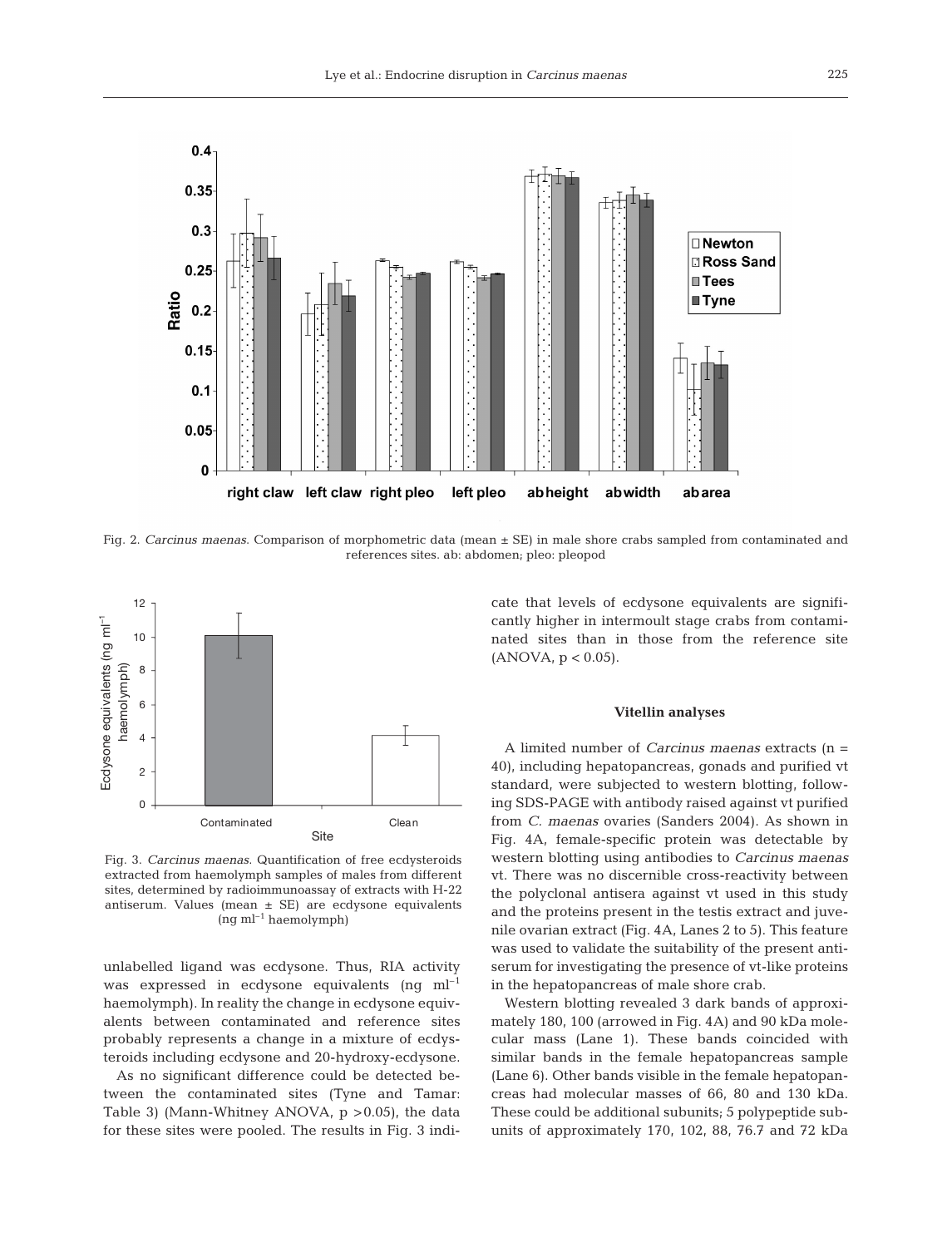

Fig. 4. *Carcinus maenas*. Western blot showing cross-reactivity between antibodies raised against *C. maenas* vitellin and *C. maenas* tissue samples (7.5% acrylamide). (A) Lane 1: purified vitellin standard; Lanes 2 and 3: testes extract; Lanes 4 and 5: juvenile ovarian extract; Lane 6: female hepatopancreas; Lanes 7 and 8; male hepatopancreas. (B) Lane 1: molecular weight standards; Lane 2: vitellogenic female ovarian extract; Lanes 3 to 9: male hepatopancreas

molecular mass have previously been identified in our laboratory in the haemolymph of vitellogenic female shore crabs (Sanders 2004) using the same antiserum as that used in this study. The high molecular weight band of approximately 170 was vtg. Lanes 7 and 8, which contained male hepatopancreas extract, displayed a strong polypeptide band of approximately 100 kDa molecular mass like the vt standard (Lane 1). An additional band of around 130 kDa molecular mass was also seen in the female hepatopancreas sample. A faint band of 170 kDa, visible on the original blot, but not evident in Fig. 4A, is presumed to be vtg.

Similar results were obtained with western blots of additional samples of male hepatopancreas. Fig. 4B shows the areas of vt immunoreactivity on the resulting developed membranes (Lanes 3 to 9 male hepatopancreas). These areas are coincident with the subunits obtained from ovarian extract of a vitellogenic female crab (Lane 1), suggesting the presence of vt-immunoreactive material in the hepatopancreas of male shore crabs from both contaminated and reference sites.

## **DISCUSSION**

As in most crustaceans, mating in *Carcinus maenas* is coincident with the female moult (Hartnoll 1969) and

copulation occurs shortly after this event. *C. maenas* males and females produce sex pheromones, which attract the opposite sex prior to the female moult. This enables pre-copula pairs to be established so that the female can be inseminated after she has moulted and before the genital pore becomes blocked (Bamber & Naylor 1996). Although given little consideration, pheromonal communication is likely to be susceptible to interference by compounds capable of mimicking pheromones, as has been found for hormones (Pinder et al. 1999, Mueller et al. 2003).

The results of this study suggest that male crabs from sites contaminated with endocrine-disrupting substances, (the Tyne and Tees estuaries) showed evidence of reduced behavioural pheromone-mediated response towards females compared to crabs from Lindisfarne, a relatively clean coastal site. In addition, abnormalities in secondary sexual characteristics, such as reduced pleopod-length ratios and an enlarged abdomen width, were noted in crabs from contaminated sites.

In the male shore crab, secondary sex characteristics of the female, including broadening of the abdominal area, are induced by the parasite barnacle *Sacculina carcini*, and are thought to be linked to degeneration of the androgen gland (Høeg 1995). These feminising characteristics, i.e. reduction in abdomen area and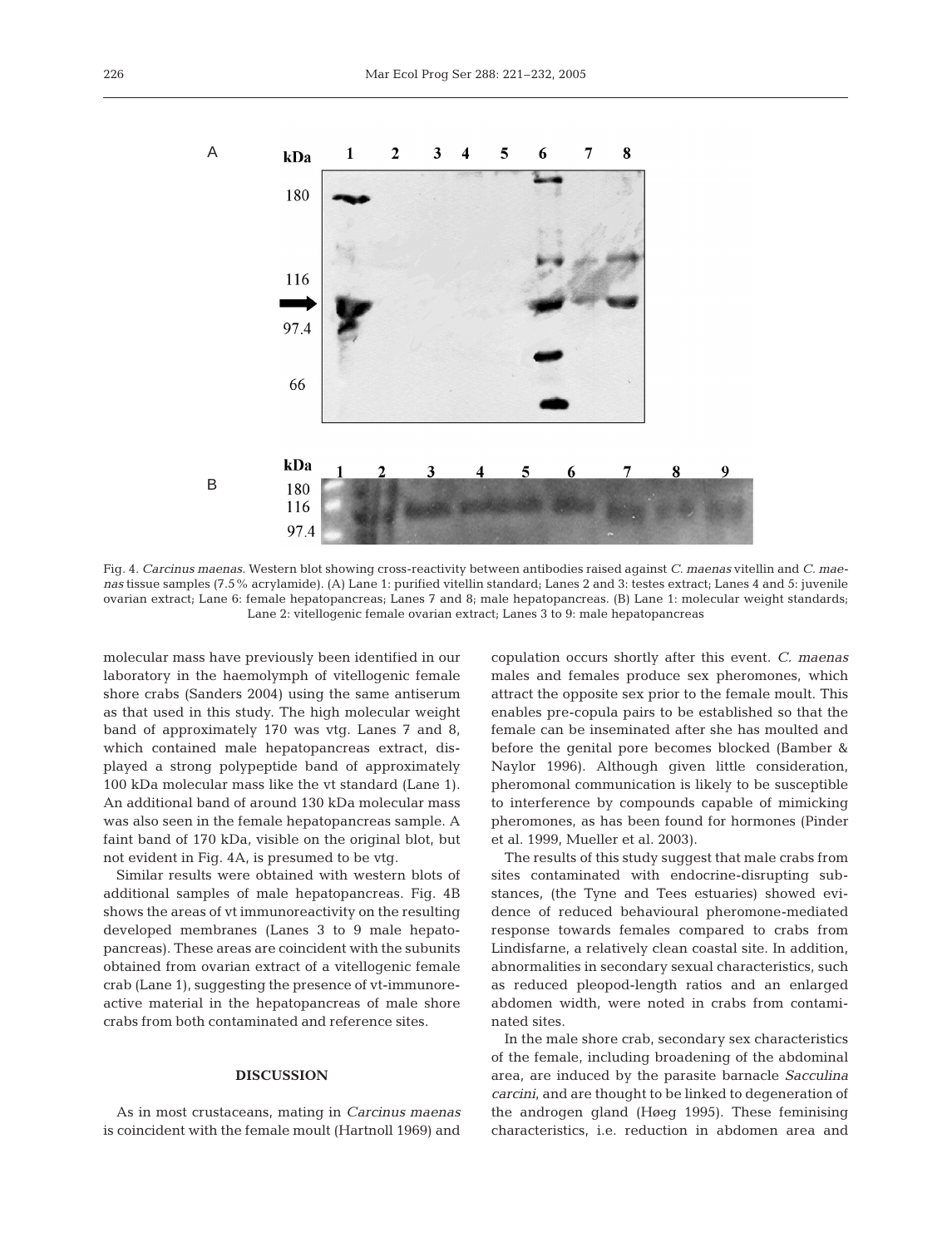claw depth, can also be induced in crabs by removing the androgen gland experimentally (Charniaux-Cotton 1960). Furthermore, environmental oestrogens such as Bisphenol-A and 4-tert-octylphenol are known to induce a complex syndrome of alteration in the female prosobranch snail *Marisa cornuarietis*, with affected individuals forming additional female organs and gross abnormalities of sex glands, resulting in an increased mortality and impaired egg production (Oehlmann et al. 2000). In addition, significantly wider abdomens, compared to normal females, were induced in female blue crabs *Callinectes sapidus* parasitised by *Loxothylacus texanus* (Hochberg et al. 1992). The abdomen flap of the mud crab *Scylla serrata* has shown to be relatively larger in those female crabs parasitised by the Rhizocephalan parasite *Loxothlacus ihlei* compared to non-parasitised crabs and the mechanism is presumed to be due to hormonal changes (Knuckey et al. 1995). This suggests that endocrine-mediated changes in dimensions of exoskeletal morphology can be induced in crustaceans.

It is thought that the effect of many endocrine disrupters is due to; (1) mimicking or antagonising the effects of hormones, (2) altering the pattern of synthesis and metabolism of hormones, and (3) modifying receptor levels (Soto et al. 1995). This implies that if anti-androgenic substances bind to male hormone receptors and subsequently block the action of naturally produced hormones in the organism, then a demasculinising effect could result. Thus, changes in the abdominal area of the male crabs from the Tyne and Tees estuaries areas could be indicative of contaminant exposure and disruption of endocrine processes.

The behavioural and morphological findings of this study are consistent with recent work on aquatic invertebrates. First, Clare et al. (2003) investigated the relationship between pheromonally mediated behaviour and external morphology of shore crabs collected from 'contaminated sites' around the UK (the Tyne, Tees and Tamar estuaries) and 'non-contaminated' sites (Oban, Arisaig and Lindisfarne). Using the same bioassay as in the present study, Clare et al. (2003) found that for all sites there was a strong relationship between male crabs showing female-type dimensions (i.e. larger abdomen) and a lack of response to pheromone-dipped stones. In addition, significantly more crabs showing smaller claw depth were also found at the contaminated sites compared to the relatively non-contaminated sites. Second, differences in morphological characteristics indicative of endocrine disruption (i.e. smaller pleopod lengths and claw depth and larger abdomens) have also been reported by other workers for shore crabs collected from oestrogen-contaminated estuaries (i.e. Tees, Tyne, Clyde at Bowling) compared to reference sites (the Alde) (Allen

et al. 2002, Bentley pers. comm.). A third study by Straw & Rittschof (2004) investigated the relationship between pheromonally mediated behaviour in female mud snails and the extent and degree of imposex (i.e. the presence of male secondary sexual characteristics in female snails) as a morphological indicator of sub lethal exposure to organotin compounds. Straw & Rittschof (2004) found that the responses of molluscs from sites where a high degree of imposex was present (e.g. Morehead City, North Carolina), were significantly lower than responses of snails from low-imposex sites (e.g. Carrot Island, Beaufort, North Carolina) suggesting that most snails from the high-imposex sites do not respond to gender-specific pheromones.

Thus, the present results suggest that male crabs (showing intermediate morphology at contaminated sites) do not display the stereotypical behaviour of males to females that is induced by female sex pheromone in crabs from cleaner sites. Furthermore, the incidence of crabs showing abnormal exoskeleton morphology is higher at sites contaminated with oestrogens compared to reference sites. Although this data set is too small to draw any firm conclusions about induced abnormalities in the reproductive morphology of the shore crab, it adds to the growing body of circumstantial evidence that feminisation of shore crab exoskeleton from locations contaminated with endocrine disrupting substances could be linked to exposure to these compounds (Allen et al. 2002, Clare et al. 2003, Bentley pers. comm.).

The ecological significance of the present finding has yet to be determined. As there was no breeding or capsule deposition at the high-imposex site in the study of Straw & Rittschof (2004), the authors concluded that impacted molluscs (whether or not they showed morphological effects) which had lost their ability to respond to pheromones, were behaviourally and reproductively compromised. Considering that a pheromonally mediated sexual response that synchronises gamete release is required for initiating successful pairing in shore crabs (Bamber & Naylor 1996), disruption in the control of normal sequence and duration of pairing behaviour could ultimately affect the reproductive success of these crabs.

The present findings support the hypothesis that endocrine systems, other than those controlling sexual processes, may be affected in crustaceans. This study provides limited evidence that the steroid moulting hormones in crabs from 'contaminated' sites were significantly higher (ecdysone equivalents) than from 'non-contaminated' sites. Ecdysteroids are involved not only in the moulting process but have also been shown to be involved in reproduction and vitellogenesis and may have a role in behaviour and rhythmic locomotory processes (Watson et al. 2003). Interference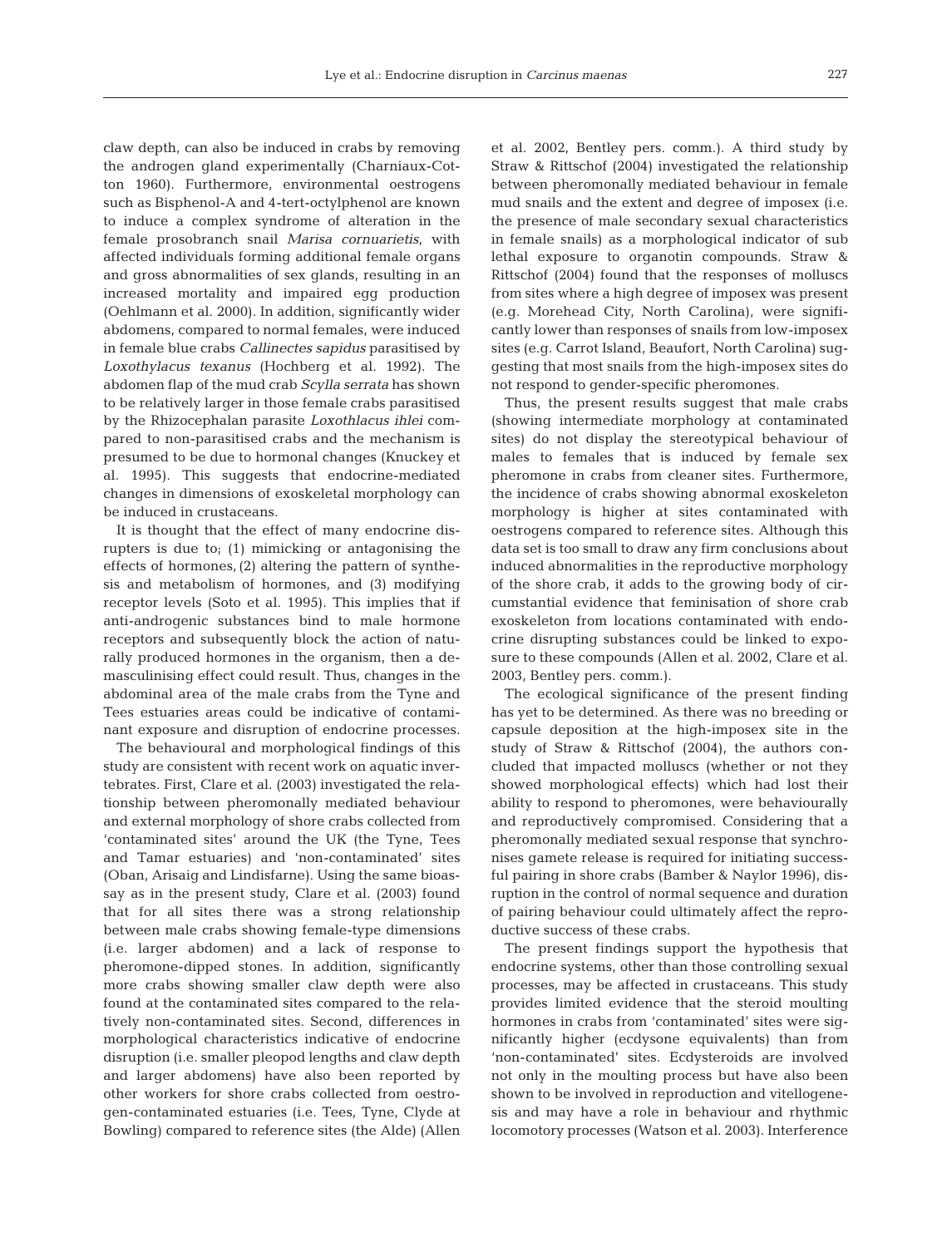with ecdysone could therefore have profound ecological significance. Ecdysones, produced endogenously in the Y-organ exert their effect by binding to an intracellular receptor protein within the target tissue (i.e. epidermis and hepatopancreas) of crustaceans (Chang & O'Connor 1988). Synthesis of ecdysone is under hormonal control from moulting inhibitory hormone and methyl farnesoate (Tamone & Chang 1993) and could therefore be potentially sensitive to environmental steroids and their mimics.

During the moult cycle, circulating ecdysteroids vary considerably. At postmoult, haemolymph titres of ecdysteroids are negligible and remain so throughout the intermoult. Ecdysteroids levels increase dramatically in the premoult, and then drop steeply prior to ecdysis (Chang 1989). In this study, HPLC was not performed prior to RIA, and so it is not possible to determine the relative amounts of ecdysone, 20-hydroxyecdysone and ponasterone-A recently described in the male shore crab *Carcinus maenas* by Styrishave et al. (2004). However, it is clear that the levels detected in our study were similar to those determined during intermoult, and much lower than those found during moulting by Styrishave et al. (2004).

The significance of elevated ecdysone levels, as found in this study, remains an open question. There is evidence to suggest that exposure to 20-hydroxyecdysone (20-HE, or chemicals mimicking 20-HE) results in hyperecdysonism (persistently high 20-HE titres) and accelerated moulting (Freeman & Costlow 1984, deFur et al. 1999). Such a disturbance could potentially have a range of effects on the rate and timing of development and/or moulting success (Fingerman et al. 1998). Still other more recent studies have shown that exposure of *Carcinus maenas* to 20-HE has limited impact on processes such as vitellogenesis, moulting and locomotor activity rhythms, although potential disruption due to moulting-hormone mimics could not be ruled out (Watson et al. 2003). Work will continue in this area to investigate the full implications of different steroid mimics on the processes regulated by ecdysteroids.

It has been suggested that ecdysteroids may stimulate vitellogenesis (Fingerman 1997) and ovarian maturation and protein synthesis (Chan 1995, Oberdörster & Cheek 2000) although the mechanism is still poorly understood. Indeed, conflicting results have been reported in studies where ecdysteroids were administered *in vivo* or *in vitro*, with the effect on vitellogenesis being either inhibitory or stimulatory (Chang 1989, 1993, Cheng & Chang 1991). There is also some evidence that the ability of ecdysteroids to promote vitellogenesis is species-dependent (Loeb 1993), as is the case with some crustaceans, including *Carcinus maenas* (Lachaise et al. 1981). Correlations between

haemolymph ecdysteroid levels and vtg levels have been reported (Young et al. 1993), although it is still unclear whether ecdysteroids directly influence vitellogenesis or are simply indicative of the corresponding stage of the moult cycle (Watson et al. 2003). In this study, the presence of vt and elevated ecdysone levels in male crabs suggests that these processes may possibly be interlinked. A more thorough understanding of the biology of vitellogenesis is however needed to conclude an interrelationship between ecdysone levels and vitellogenesis.

It has been suggested that vtg is synthesised in the ovary and also in extra-ovarian tissues like the hepatopancreas in crustaceans. The extent of extraovarian vitellogenesis is species-dependent however, with some species (e.g. *Callinectes sapidus)* exhibiting synthesis of vtg exclusively in the ovary (Lee et al. 1996), whereas other species (e.g. *Carcinus maenas)* synthesise vtg or its vt in both the hepatopancreas and the ovary, depending on the stage of vitellogenesis (Paulus & Laufer 1982). Thus, in order to identify any hormonal disturbances in the process of vtg in male crustaceans, the approach of the present study was to analyse extracts of hepatopancreas for the presence of vtg.

This study has detected the presence of vt in the hepatopancreas of male shore crabs. Thus, it confirms that induction of female-specific proteins is taking place in male crabs collected from sites in NE England. A band corresponding to approximately 100 kDa similar to that in the vt standard was present in both the female and male hepatopancreas. The high molecular mass band of approximately 180 kDa (present in the standard and female hepatopancreas) but not in the male hepatopancreas, suggested that the immunoreactive profiles were vtg. In addition, other bands of roughly 80 and 60 kDa molecular mass were also visible in the female hepatopancreas, as was a band of about 130 kDa visible in both female and male samples. These were considered to be additional subunits. Indeed, the number of vt subunits reported in crustaceans has been shown to vary from 2 to 11 (reviewed in Kawazoe et al. 2000). A similar vt sub-unit of approximately 130 kDa has also been detected in the prawn *Penaeus japoncius* (Kawazoe et al. 2000).

In *Carcinus maenas* vtg is immunologically identical to vt, with 2 subunits of approximately 100 and 85 kDa and usually with an additional subunit of 170 kDa (Sanders 2004). These units are remarkably similar among crabs, shrimps and brine shrimps (i.e.  $182 \pm 13$ ,  $100 \pm 7$  and  $79 \pm 6$  kDa respectively: Spaziani et al. 1995). Thus, although the molecular weights were not accurately defined in the present study, but calculated on the electrophoretic mobility of markers on the gels, they still corresponded approximately to the molecular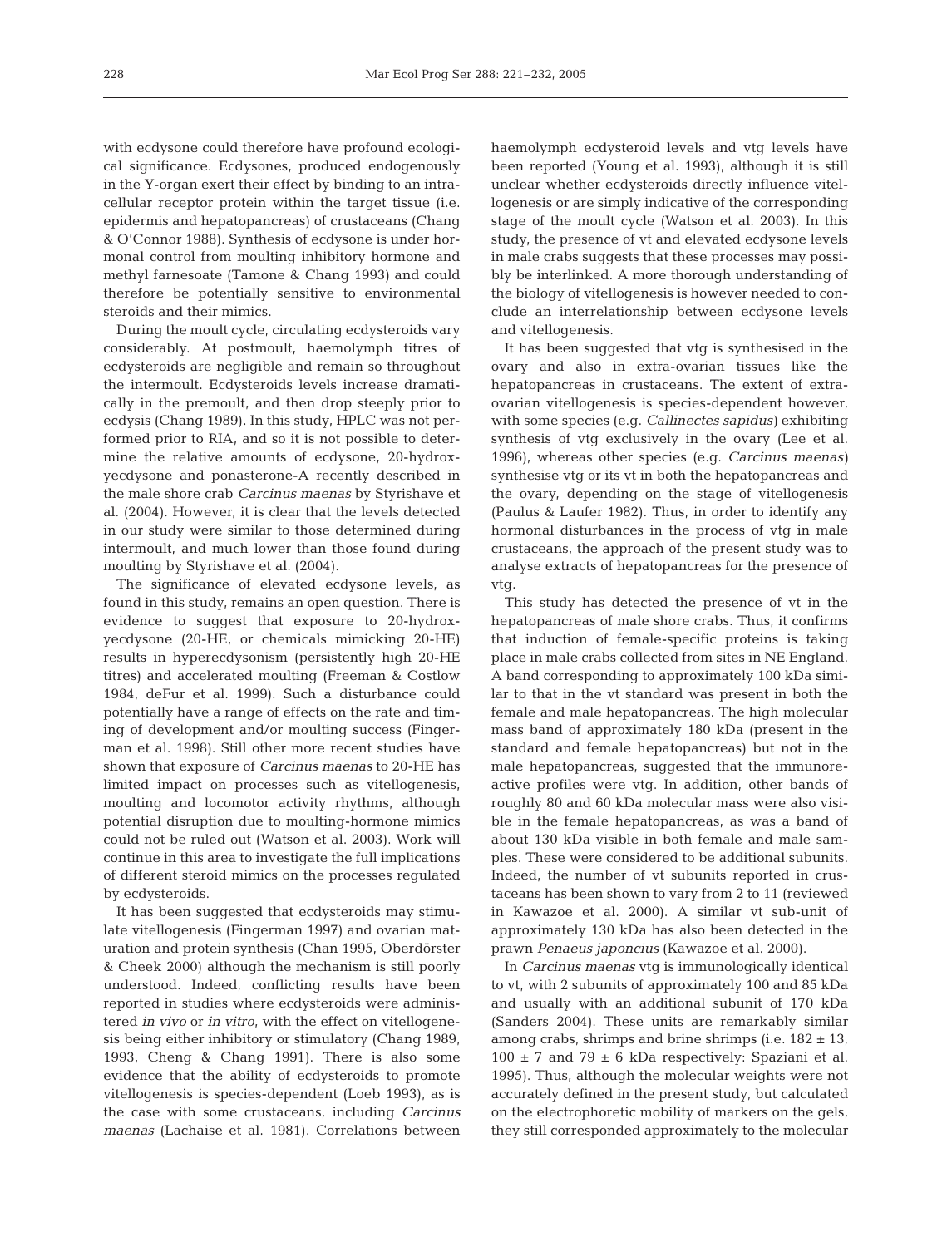masses of vt/vtg reported in other studies on crustaceans.

In fishes, induction of vtg in males has been used extensively to signal exposure to xeno-oestrogens (Sumpter & Jobling 1995). A vt-like cyprid major protein has also been induced in barnacle cypris larvae of *Balanus amphitrite* (Billinghurst et al. 1998) upon exposure to the model xeno-oestrogen 4-NP and the natural oestrogen 17β-oestradiol. Recent studies concerning endocrine disruption in both marine and freshwater bivalves have confirmed the induction of vtg after injection of various concentrations of oestrogenic compounds such as nonylphenols (NPs), 17β-oestradiol, pentachlorophenol and coprostanol into the adductor muscle of the clam *Mya arenaria* (Blaise et al. 1999) and the mussel *Elliptio complanata* (Gagné et al. 2001). In males of the Manila clam *Tapes philippinarium* exposed to 4-NP (100 and 200  $\mu$ g l<sup>-1</sup>), vtg levels have been shown to increase significantly in both the haemolymph and digestive gland, whereas no changes were observed in those of females (Matozzo & Marin 2005). However, vtg was not detected in the haemolymph of *Carcinus maenes*, following exposure (100 µg  $l^{-1}$ , 21 d) to the oestrogens 4-NP and diethylstilbestrol and an androgen (testosterone) (Allen et al. 2002).

Since the process of vitellogenesis in crustaceans is indeed very similar to that in fishes, with vtg sequestered from the haemolymph by developing oocytes, the development of a biomarker based on the detection of vtg in male crustaceans has consequently been investigated (Allen et al. 2002). The results showed that vtg was undetectable in the haemolymph of male shore crabs *Carcinus maenas* and shrimps *Crangon crangon* from oestrogen-contaminated sites, and further in male crabs which had been feminised through parasitism by *Sacculina carcini.* On the basis of these results Allen et al. (2002) concluded that vt expression does not provide evidence of endocrine disruption in crustaceans in response to oestrogens and androgens, although this does not necessarily mean that endocrine disruption is not occurring in crustaceans. As Allen et al. (2002) did not measure the levels of vt in the hepatopancreas of examined individuals, and vt levels were not measured in haemolymph samples collected in the present study, it is not possible to comment on the potential production of vt in both tissues of an individual. If, however, vt is present in the hepatopancreas but not in the haemolymph of an individual animal, it could be speculated that since no active uptake by the ovary tissue exists in male shore crabs, there is little transportation of the vt into the haemolymph. It should also be noted that in some invertebrate species (e.g. prosobranch molluscs), vt does not enter the haemolymph but, rather, is produced locally for uptake into the gonad (Jobling et al.

2004). Comparison of the vt levels of crab haemolymph to those of hepatopancreatic tissue of individual crabs should clarify the situation.

For a comparison to be made it is also essential to consider the specificity of the antibodies used in the different studies. In our study, vt was detected by western blotting using a polyclonal antiserum raised specifically against the delipidated form of lipovitellin which had been extracted from the ovaries of shore crabs by ion-exchange chromatography (Sanders 2004). In Allen et al. (2002), the protein was detected by ELISA using polyclonal antibodies raised against the native lipoprotein of crab ovaries. Thus, as both antibodies used were polyclonals and therefore produced in different hosts, and the sensitivity and specificity of delipidated antisera and native antisera may differ, differences may exist in response (Spaziani et al. 1995).

In crustaceans, the gene(s) necessary for the synthesis of vtg appears to be present in both sexes. In males, the gene(s) seems to be directly or indirectly repressed by action of the androgenic hormone (Adiyodi 1985). It is generally accepted that the androgenic gland (AG), which synthesises the androgenic hormone, regulates the development of male characteristics. Its absence results in feminisation, often including the induction of vtg in the hepatopancreas of AG-ablated individuals (Sagi et al. 2002). Thus, although there is no conclusive evidence that the current finding of vt in male hepatopancreas is caused by anti-androgens, the possible role of this type of steroid mimic in the onset of vitellogenesis in male shore crabs must not be overlooked. Of particular relevance in this context is a recent national survey of effluent from over 40 selected sewage-treatment works distributed throughout England and Wales. This study clearly confirmed not only the presence of significant oestrogenic activity, but also revealed a widespread occurrence of antiandrogenic activity discharged into these waters (Environment Agency UK 2004, M. Gross-Sorokin pers. comm.). The possible association of male crabs exhibiting vt induction in their hepatopancreas with exposure to these kind of substances warrants investigation. Clearly, much is still to be learnt about vitellogenesis in marine crustaceans and further work is needed to understand adequately the factors that influence this process. This will also include determining whether the incidence of the induction of vt expression is higher at polluted sites than at cleaner sites. Nevertheless, in the light of the present findings of vt present in the hepatopancreas of male crabs, it can be suggested that vt induction should be reassessed as an indicator of endocrine disruption in marine crustaceans.

While the detection of a vt-like protein in the hepatopancreas of male shore crabs is of significance, it is difficult to speculate further on the physiological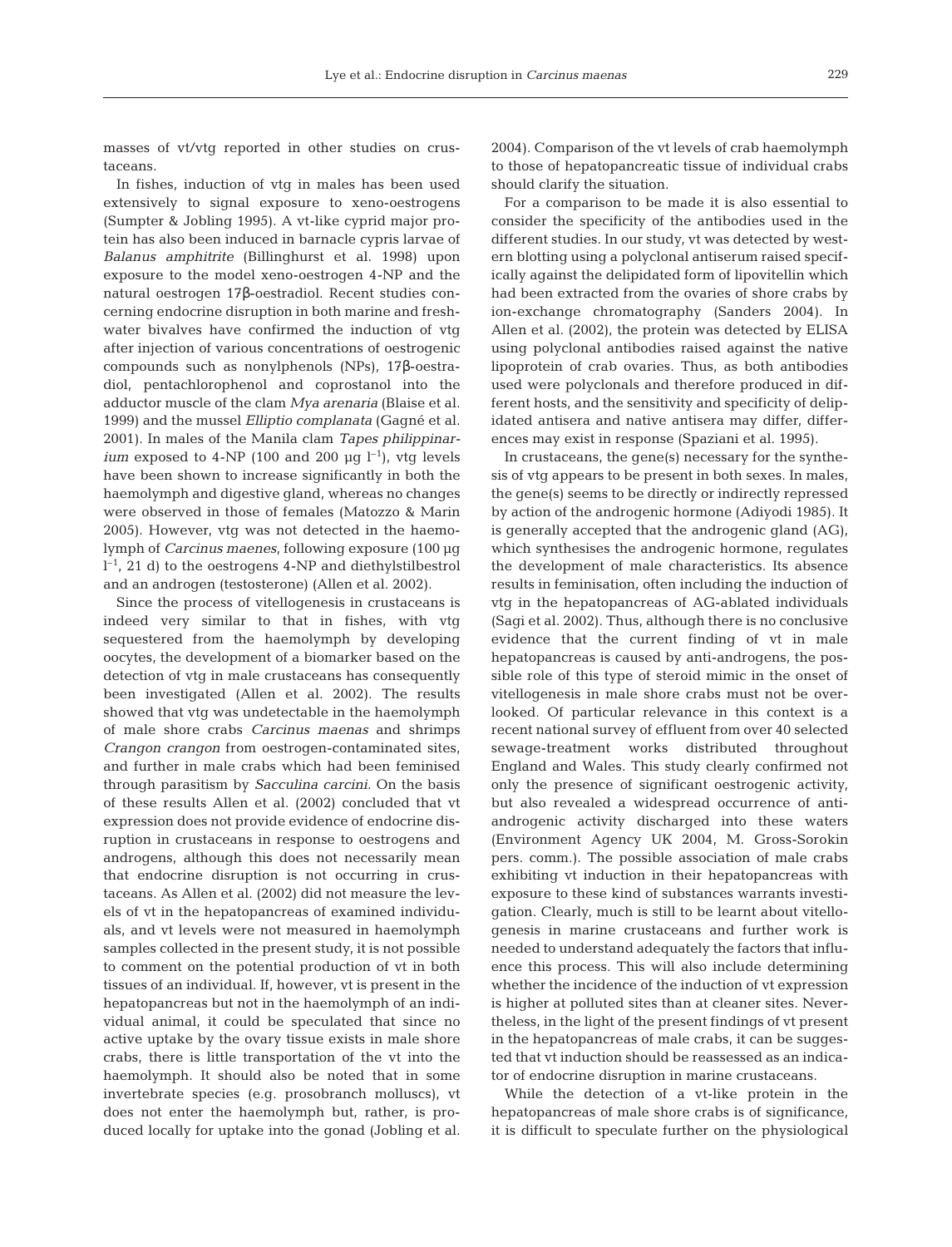effects of this phenomenon at present. In this study, differences in secondary sexual characteristics, possibly indicative of feminisation, were detected in male crabs from contaminated sites compared to reference sites. In fishes, it has been shown that vtg induction following oestrogenic exposure in most instances is accompanied by the presence of inter-sex conditions (Jobling et al. 1998), suggesting that similar scenarios may occur in other animals.

In conclusion, the present findings are consistent with the potential for endocrine disruption by environmental contaminants. The results suggest that the multilevel approach, as proposed in this study and described elsewhere (Clare et al. 2003), may have significant potential as a measure of endocrine disruption. Particularly promising biomarkers for further investigation are induction of vt/vtg in the male hepatopancreas, abnormal levels of ecdysteroids (and the processes regulated by ecdysteroids), and pheromonally mediated sexual behaviour.

*Acknowledgements.* This work was supported by a Daphne Jackson Fellowship funded by the Natural Environment Research Council (NERC). The authors gratefully acknowledge Professor H. Rees, School of Biological Sciences, University of Liverpool, for the generous use of analytical equipment and other research facilities, Dr W. E. Bollenbacher, University of North Carolina, Chapel Hill for producing the antiserum employed, and Dr E. S. Chang, Bodega Marine Laboratory, Bodega Bay, California for providing it. Dr C. L. Scott for technical assistance with collection of haemolymph collection, Dr C. Dreanno for advice with western blotting, and Dr S. Bamber and Dr M. Sanders for valuable discussions on vtg/vt. Thanks finally to the anonymous referees for constructive comments.

#### LITERATURE CITED

- Adiyodi RG (1985) Reproduction and its control. In: Bliss DE, Mantel LH (eds) The biology of Crustacea, Vol 9. Integument, pigments and hormonal processes. Academic Press, London, p 147–205
- Allen Y, Scott AP, Matthiessen P, Haworth S, Thain JE, Feist S (1999) Survey of oestrogenic activity in United Kingdom estuarine and coastal waters and its effects on gonadal development of the flounder *Platichthys flesus*. Environ Toxicol Chem 18:1791–1800
- Allen Y, Balaam J, Bamber S, Bates H and 32 others (2002) Endocrine disruption in the marine environment (EDMAR). The Centre for Environment, Fisheries and Aquaculture Sciences CEFAS Contract Rep A1127, EDMAR Secretariat, Department for Environment, Food and Rural Affairs (Defra), London
- Bamber SD, Naylor E (1996) Chemical communication and behavioural interaction between sexually mature male and female shore crabs *(Carcinus maenas)*. J Mar Biol Assoc UK 76:691–699
- Billinghurst Z, Clare AS, Fileman T, McEvoy J, Readman J, Depledge MH (1998) Inhibition of barnacle settlement by the environmental oestrogen 4-nonylphenol and the nat-

ural oestrogen 17β-oestradiol. Mar Pollut Bull 36: 833–839

- Billinghurst Z, Clare AS, Matsumura K, MH Depledge (2000) Induction of cypris major protein in barnacle larvae by exposure to 4-*n*-nonylphenol and 17β-oestradiol. Aquat Toxicol 47:203–212
- Blaise C, Gagné F, Pellerin J, Hansen PD (1999) Determination of vitellogenin-like properties in *Mya arenaria* hemolymph (Saguenay Fjord, Canada): a potential biomarker for endocrine disruption. Environ Toxicol 14: 455–465
- Blaise C, Gagné F, Salazar M, Salazar S, Trottier S, Hansen PD (2003) Experimentally induced feminisation of freshwater mussels after long-term exposure to a municipal effluent. Fresenius Environ Bull 12:865–870
- Breitholtz M, Bengtsson BE (2001) Oestrogens have no hormonal effect on the development and reproduction of the harpacticoid copepod *Nitrocra spinipes*. Mar Pollut Bull 42:879–886
- Chan SM (1995) Possible roles of 20-hydroxyecdysone in the control of ovary maturation in the white shrimp *Penaeusvannamei* (Crustacea, Decapoda). Comp Biochem Physiol C 112:51–59
- Chang ED (1989) Endocrine regulation of molting in Crustacea. Rev Aquat Sci 1:131–157
- Chang ES (1993) Comparative endocrinology of molting and reproduction: Insects and Crustaceans. Annu Rev Entomol 38:161–180
- Chang ES, O'Connor JD (1979) Arthropod molting hormones In: Jaffe BM, Behrman HR (eds) Methods of hormone radioimmunoassay, 2nd edn. Academic Press, New York, p 797–814
- Chang ES, O'Connor JD (1988) Crustacea: Molting. In: Laufer H, Downer RG (eds) Endocrinology of selected invertebrate types. Alan R Liss, New York, p 259–278
- Charniaux-Cotton H (1960) Sex determination. Physiology of Crustacea, Vol 2. Waterman, New York & London
- Chausson F, Paterson LA, Betteley Ka, Hannah L, Meijer L, Bentley MG (2004) CDK1/cyclin Bregulation during oocyte maturation in two closely related lugworm species, *Arenicola marina* and *Arenicola defodiens*. Dev Growth Differ 46:71–82
- Cheng JH, Chang SN (1991) Ecdysteroids treatment delays ecdysis in the lobster, *Homarus americanus*. Biol Bull (Woods Hole) 181:169–174
- Clare AS, Bentley MG, Ladle RJ (2003) Multilevel analyses of endocrine disruption in shore crabs from UK estuarine and coastal marine environments. Report to Department for Environment, Food and Rural Affairs (Defra) Contract No. CDEP/84/5/309. Defra, London
- deFur PL, Crane M, Ingersoll C, Tattersfield LJ (eds) (1999) Endocrine disruption in invertebrates: endocrinology, testing and assessment. Society of Environmental Toxicology and Chemistry (SETAC), Pensacola, FL
- Environment Agency UK (2004) Assessment of (anti-)oestrogenic and (anti-)androgenic activities of final effluents from sewage treatment works. Science Rep SC0.0118/SR, UK Environment Agency, Wallingford
- Fingerman M (1997) Crustacean endocrinology: a retrospective, prospective and introspective analyses. Physiol Zool 70:257–269
- Fingerman M, Jackson NC, Nagabhushanam R (1998) Hormonally regulated functions in crustacean as biomarkers of environmental pollution. Comp Biochem Physiol C 120: 343–350
- Freeman JA, Costlow JD (1984) Endocrine control of apolysis in *Rhithropanopeus harrisii* larvae. J Crustac Biol 4:1–6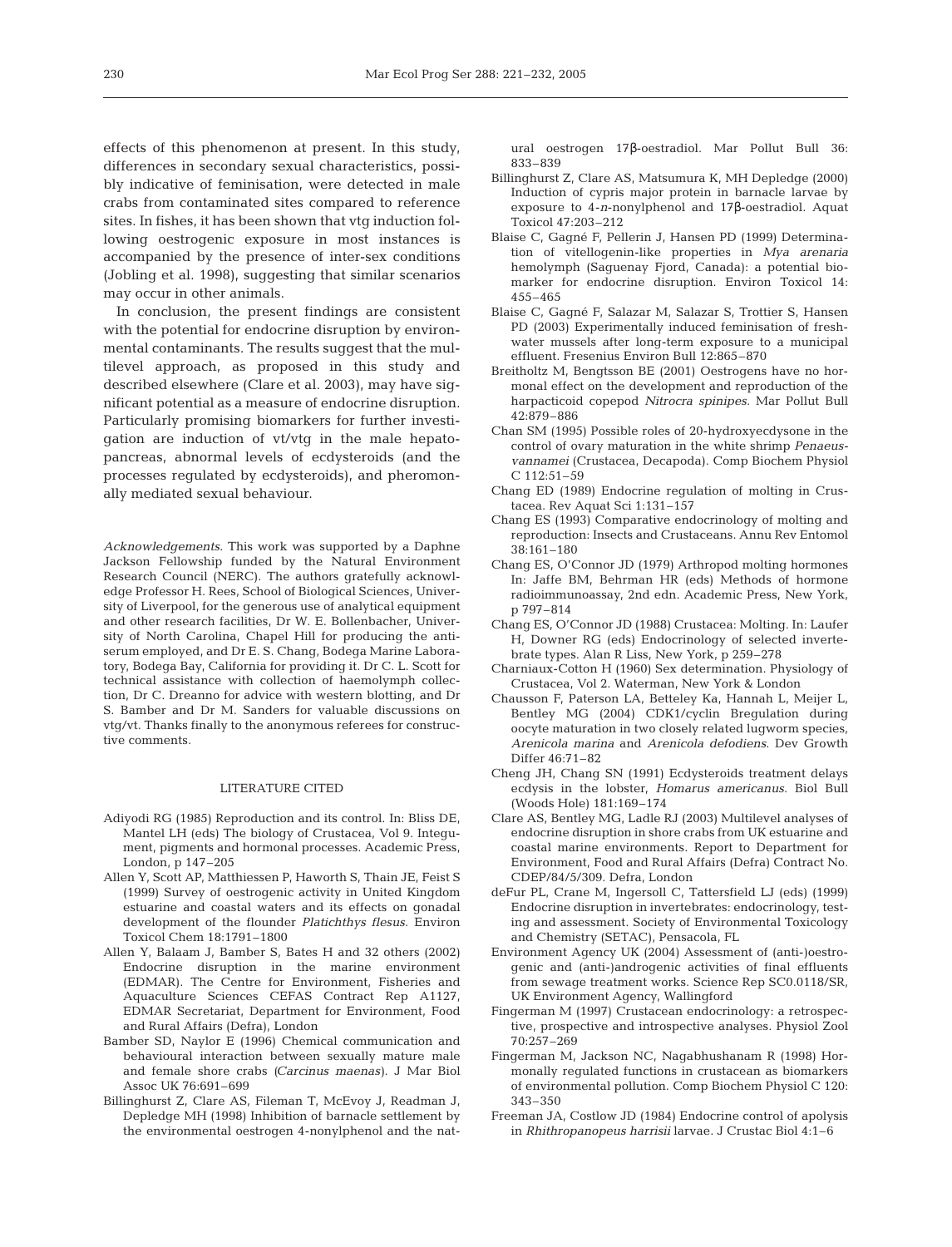- Gagné F, Blaise C, Lachance B, Sunahara GI, Sabik H (2001) Evidence of coprostanol estrogenicity to the freshwater mussel *Elliptio complanata*. Environ Pollut 115:97–106
- Gagné F, Blaise C, Pellerin J, Gauthhier-Clerc S (2002) Alteration of the biochemical properties of female gonads and vitellins in the clam *Mya arenaria* at contaminated sites in the Saguenay Fjord. Mar Environ Res 53:295–310
- Galloway TS, Brown RJ, Browne MA, Dissanayake A, Lowe D, Jones MB, Depledge MH (2004) A multibiomarker approach to environmental assessment. Environ Sci Technol 38:1723–1731
- Gross MY, Maycock DS, Thorndyke MC, Morritt D, Crane M (2001) Abnormalities in sexual development of the amphipod *Gammarus pulex* (L.) found below sewage treatment works. Environ Toxicol Chem 20:1792–1797
- Hardege JD, Jennings A, Hayden D, Müller CT, Pascoe D, Bentley MG, Clare AS (2002) Novel behavioural assay and partial purification of a female-derived sex pheromone in *Carcinus maenas*. Mar Ecol Prog Ser 244:179–189
- Hartnoll RG (1969) Mating in Brachyura. Crustaceana 16: 161–181
- Hochberg RJ, Bert TM, Steele P, Brown SD (1992) Parasitization of *Loxothylacus texanus* on *Callinectes sapidus* aspects of population biology and effects on host morphology. Bull Mar Sci 50:117–132
- Høeg JT (1995) The biology and life cycle of the Rhizocephala (Cirripedia). J Mar Biol Assoc UK 75:517–550
- Jobling S, Nolan M, Tyler CR, Brightly G, Sumpter JP (1998) Widespread sexual disruption in wild fish. Environ Sci Technol 32:2498–2506
- Jobling S, Casey D, Rodgers-Gray T, Oehlmann J and 5 others (2004) Comparative responses of molluscs and fish to environmental estrogens and an estrogenic effluent. Aquat Toxicol 66:207–222
- Kawazoe IC, Jasmani SA, Shih TU, Suzuki YU, Aida KA (2000) Purification and characterization of vitellin from the ovary of kuruma prawn, *Penaeus japonicus.* Fish Sci 66: 390–396
- Knuckey IA, Davie PJF, Cannon LRG (1995) *Loxothylacus ihlei* (Boschma) (Rhizocephala) and its effects on the mud crab *Scylla-serrata* (Forskal), in Northern Australia. J Fish Dis 18:389–395
- Lachaise F, Goudeau M, Hetru C, Kappler C, Hoffman JA (1981) Ecdysteroids and ovarian development in the shore crab, *Carcinus maenas*. Hoppe-Seyler Z Physiol Chem 362:521–529
- Laemmli UK (1970) Cleavage of structural proteins during the assembly of the head of bacteriophage T4. Nature 227: 680–685
- Lee CY, Umphrey HR, Watson RD (1996) Developmental changes in the level of vitellin-immunoreactive proteins in hemolymph and tissues of the blue crab *Callinectes sapidus*: relation to vitellogenesis. J Crustac Biol 16:1–9
- Loeb MJ (1993) Hormonal control of growth and reproduction in the arthropods: introduction to the symposium. Am Zool 33:303–307
- Lye CM, Frid CLJ, Gill ME, McCormick D (1997) Abnormalities in the reproductive health of flounder *Platichthys flesus* exposed to effluent from a sewage treatment works. Mar Pollut Bull 34:34–41
- Matozzo V, Marin MG (2005) Can 4-nonylphenol induce vitellogenin-like proteins in the clam *Tapes philippinarum*? Environ Res 97:43–49
- Matthiessen P, Gibbs PE (1998) Critical appraisal of the evidence for tributyltin-mediated endocrine disruption in mollusks. Environ Toxicol Chem 17:44–48
- Mendis AHW, Rose ME, Rees HH, Goodwin TW (1983)

Ecdysteroids in adults of the nematode, *Dirofilaria immitis*. Mol Biochem Parasitol 9:209–226

- Moore CG, Stevenson JM (1991) The occurrence of intersexuality in hapacticoid copepods and its relationship with pollution. Mar Pollut Bull 22:72–74
- Moore CG, Stevenson JM (1994) Intersexuality in benthic harpacticoid copepods in the Firth of Forth, Scotland. J Nat Hist 28:1213–1230
- Mueller CT, Priesnitz FM, Beckmann M (2003) Pheromonal communication in nereids and the likely intervention by petroleum derived pollutants. Integr Comp Biol 43: 897–897
- Oberdörster E, Cheek AO (2000) Gender benders at the beach: endocrine disruption in marine and estuarine organisms. Environ Toxicol Chem 20:23–36
- Oehlmann J, Schulte-Oehlmann U, Tillmann M, Markert B (2000) Effects of endocrine disrupters on prosobranch snails (Mollusca:Gastropoda) in the laboratory. Part I: Bisphenol A and octylphenol as xeno-estrogens. Ecotoxicology 9:383–397
- Pait AS, Nelson JO (2002) Endocrine disruption in fish: an assessment of recent research and results. NOAA Tech Memo NOS NCCOS CCMA 149. National Oceanic and Atmospheric Administration, National Ocean Service, Center for Coastal Monitoring and Assesment, Silver Spring, MD
- Paulus JE, Laufer H (1982) Vitellogenesis in the hepatopancreas and ovaries of *Carcinus maenas*. Biol Bull (Woods Hole) 163:375–376
- Pinder LCV, Pottinger TG, Billinghurst Z, Depledge MH (1999) Endocrine function in aquatic invertebrates and evidence for disruption by environmental pollutants. Tech Rep E67, UK Environment Agency, Swindon
- Pollini CP, Giunchedi L, Credi R (1993) A chemiluminescent immunoassay for the diagnosis of grapevine closteroviruses on nitrocellulose membrane. J Virol Methods 42:107–116
- Ponds NA, Hutchinson TH, Williams TD, Whiting P, Dinan L (2002) Assessment of putative endocrine disrupters in an *in vivo* crustacean assay and an *in vitro* insect assay. Mar Environ Res 54:709–713
- Sagi A, Mano R, Segall C, Davis C, Khalaila I (2002) On intersexuality in the crayfish *Cherax quadricarinatus*: an inducible sexual plasticity model. Invertebr Reprod Dev 41:27–33
- Sanders MB (2004) Biomarkers of xeno-oestrogen exposure in decapod crustaceans. PhD thesis, Plymouth University, Plymouth
- Sangalang G, Jones G (1997) Oocytes in testis and intersex in lobsters (*Homarum americanus*) from Nova Scotian sites: natural or site related phenomenon? Can Tech Rep Fish Aquat Sci 2163:46
- Shimizu K, Satuito CG, Saikawa W, Fusetani N (1996) Larval storage protein of the barnacle, *Balanus amphitrite*: biochemical and immunological similarities to vitellin. J Exp Zool 276: 87–94
- Sillett KB, Stemberger RS (1998) Masculinized females in a population of *Leptodiaptomus minutus* (Copepoda, Calanoida). Can J Zool 76:596–600
- Soto AM, Chung KL, Sonnenschein C (1995) The E-screen as a tool to identify estrogens: an update on estrogenic environmental pollutants. Environ Health Perspect 103:113–122
- Spaziani E, Wang WL, Novy LA (1995) Serum high-density lipproteins in the crab *Cancer antennarius*. IV. Electrophoretic and immunological analyses of apolipoproteins and a question of female-specific lipoproteins. Comp Biochem Physiol B 111:265–276